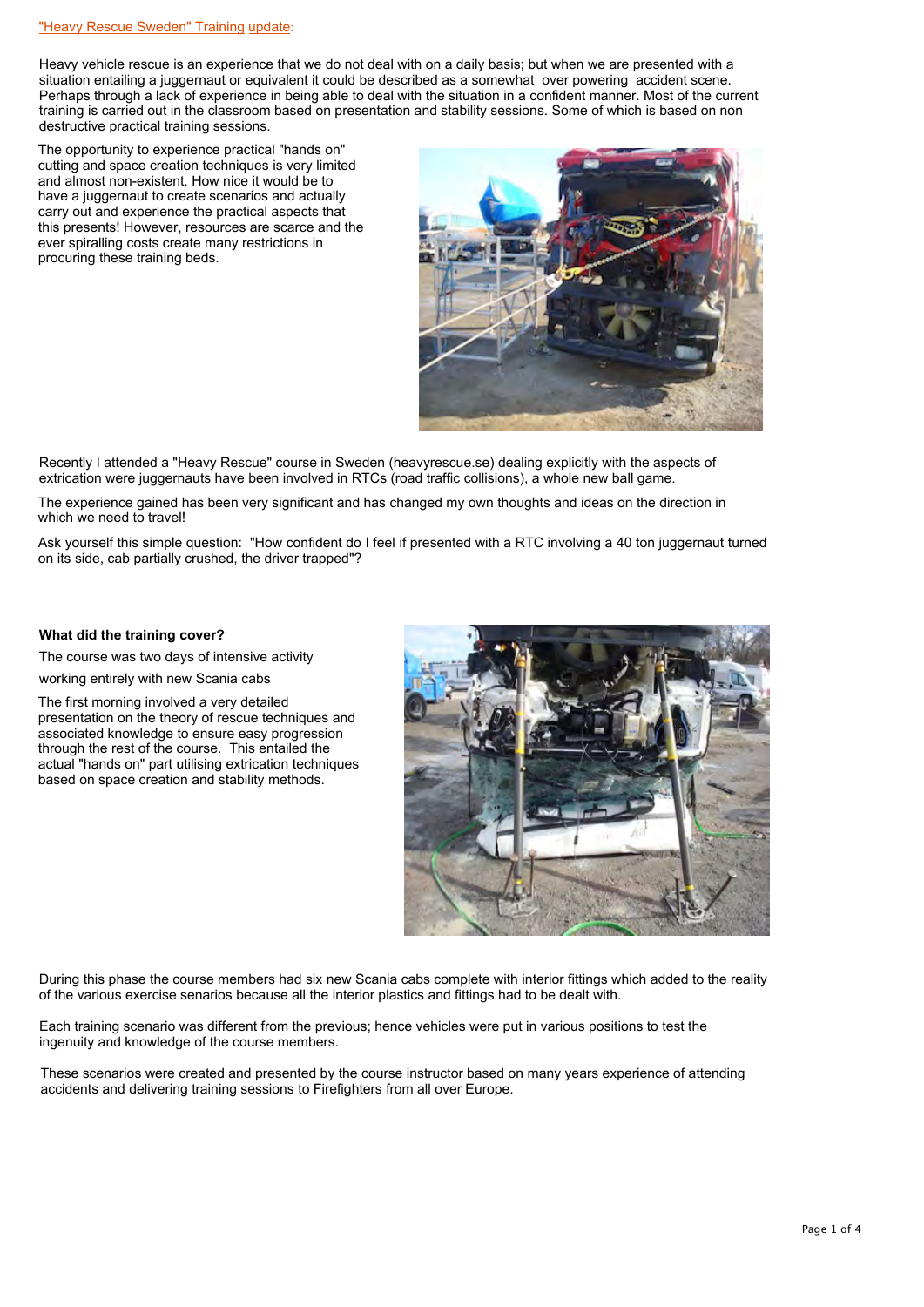

## **What did we learn?**

Heavy Rescue training needs to be based on a solid foundation; theory alone, whilst it can give a fairly good overview, is insufficient for the reality and skills that are often required.

The resources made available for the course entailed six new Scania Cabs with which to work; there is no substitute for that!

Creation of Space can be achieved with very simple tools such as reciprocating saws and Combi-tools, even down to hammers and pin punches.



Stability can be achieved simply with the minimum of equipment; this is carried out without the worry of damaging the truck, which is often an area that we try to mitigate during training sessions.